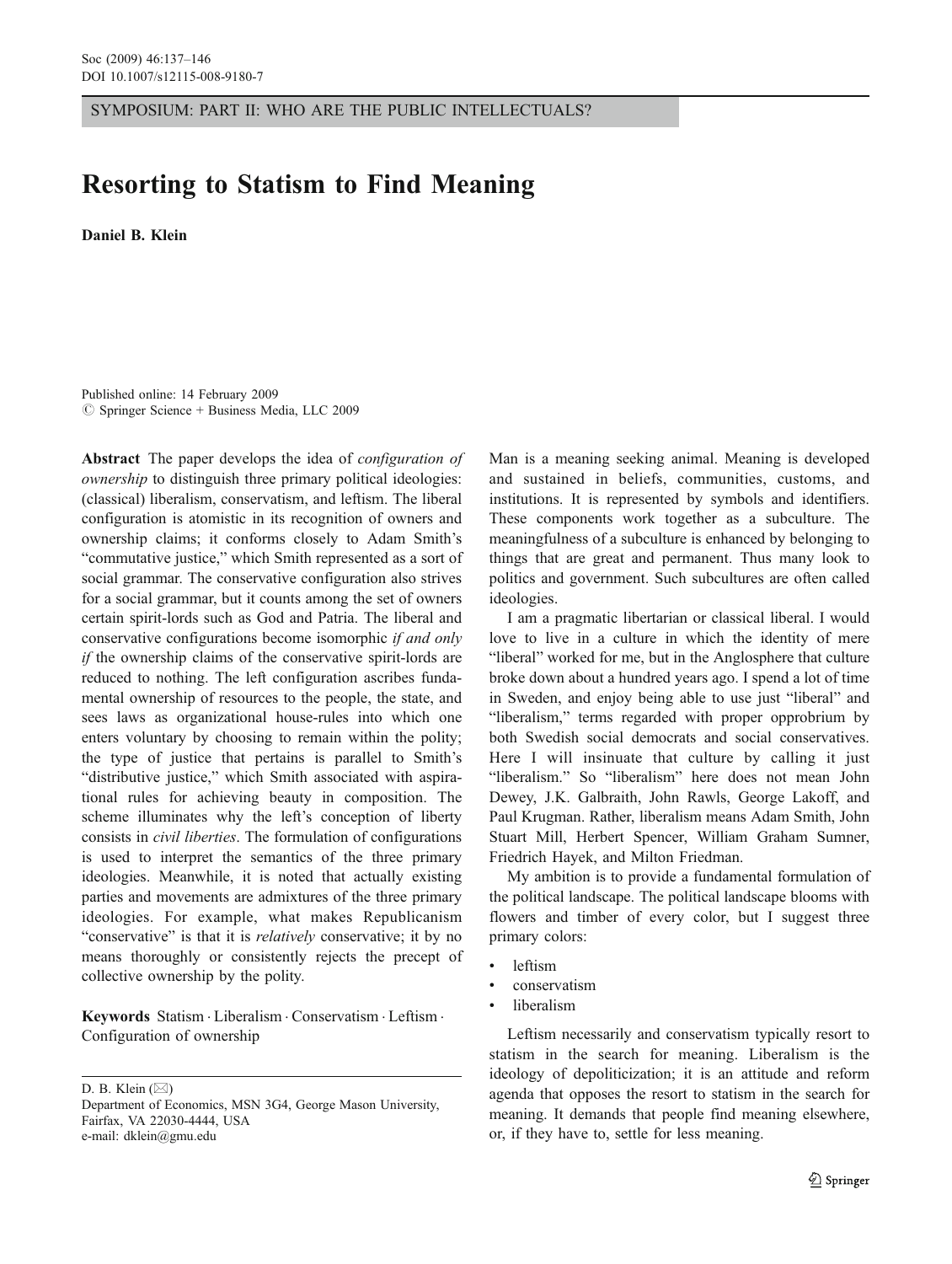The three primary colors find their differences in the configuration of ownership. The three ideologies work from three different configurations of ultimate ownership.

The configuration issue relates closely to Adam Smith's distinction between grammar-like rules and aesthetic rules for achieving beauty. Leftism is oriented toward the pursuit of beauty, or what Lon Fuller called the morality of aspiration. Leftism is inherently statist. Conservatism is oriented toward a social grammar, or what Lon Fuller called the morality of duty. Liberalism shares with conservatism a grammatical orientation—both "right" ideologies are socialgrammar philosophies. But liberalism and conservatism differ in the configuration of ownership. Liberalism is a social grammar that militates against statism. Whether conservatism is statist depends on the ownership claims attributed to its spirit-lords, such as God and country. Mild claims for the spirit-lords allow conservatism to eschew statism and merge with liberalism.

Please avoid the precept that some kind of supreme right or ethical trump is thought to inhere in "liberty," "ownership," or "commutative justice." Adam Smith wrote that prohibiting banks from issuing small-denomination notes was "a manifest violation of…natural liberty," and yet favored it (WN, 324). Elsewhere he allowed a "superior" to transgress the rules of commutative justice (TMS, 81). The struggles and admixtures of the three primary ideologies certainly concern policy positions, but those differences are not our focus here. Rather, the focus is their semantics and conceptual formulations. One could uphold left semantics and liberal positions: "the minimum wage does not reduce liberty and is bad." Likewise, one could uphold liberal semantics and left positions: "the minimum wage reduces liberty and is good." Neither of these combinations would be illogical, merely peculiar.

I favor liberal views and the eschewal of seeking meaning in statism. But those views are not argued here. Nothing I say here is intended as criticism of conservatism or leftism.

#### Adam Smith: Two Types of Rules, Two Types of Justice

When Smith addressed commutative justice, he called it justice, *simpliciter*. When he addressed distributive justice he generally used beneficence, benevolence, charity, friendship, and generosity.

To illuminate the difference between commutative justice and other virtues, Smith drew an artful analogy to two different kinds of rules for writing:

The rules of justice may be compared to the rules of grammar; the rules of the other virtues, to the rules which critics lay down for the attainment of what is

sublime and elegant in composition. The one, are precise, accurate, and indispensable. The other, are loose, vague, and indeterminate, and present us rather with a general idea of the perfection we ought to aim at, than afford us any certain and infallible directions for acquiring it. A man may learn to write grammatically by rule, with the most absolute infallibility; and so, perhaps, he may be taught to act justly. But there are no rules whose observance will infallibly lead us to the attainment of elegance or sublimity in writing; though there are some which may help us, in some measure, to correct and ascertain the vague ideas which we might otherwise have entertained of those perfections. And there are no rules by the knowledge of which we can infallibly be taught to act upon all occasions with prudence, with just magnanimity, or proper beneficence: though there are some which may enable us to correct and ascertain, in several respects, the imperfect ideas which we might otherwise have entertained of those virtues. (TMS, 175–176)

Later, Smith reiterates the analogy to writing: "It was observed…that the rules of justice are the only rules of morality which are precise and accurate; that those of all the other virtues are loose, vague, and indeterminate; that the first may be compared to the rules of grammar; the others to those which critics lay down for the attainment of what is sublime and elegant in composition…" (TMS, 327).

Smith says commutative justice is like grammar. He sees distributive justice as analogous to rules which critics lay down for the attainment of what is sublime and elegant in composition. As such, Smith's analogy may be represented in Table 1.

Substantively, commutative justice is claims of ownership, including self-ownership, and voluntary agreements: "The most sacred laws of justice, therefore, those whose violation seems to call loudest for vengeance and punishment, are the laws which guard the life and person of our neighbor; the next are those which guard his property and possessions; and last of all come those which guard what are called his personal rights, or what is due to him from the

Table 1 How the two justices parallel rules for writing

|         | Nature of the rules                       |                                                                                                       |
|---------|-------------------------------------------|-------------------------------------------------------------------------------------------------------|
|         | "Precise, accurate,<br>and indispensable" | "Loose, vague, and indeterminate"                                                                     |
| Ethics  | Commutative<br>justice                    | Distributive justice                                                                                  |
| Writing | Grammar                                   | "rules which critics lay down for<br>the attainment of what is sublime<br>and elegant in composition" |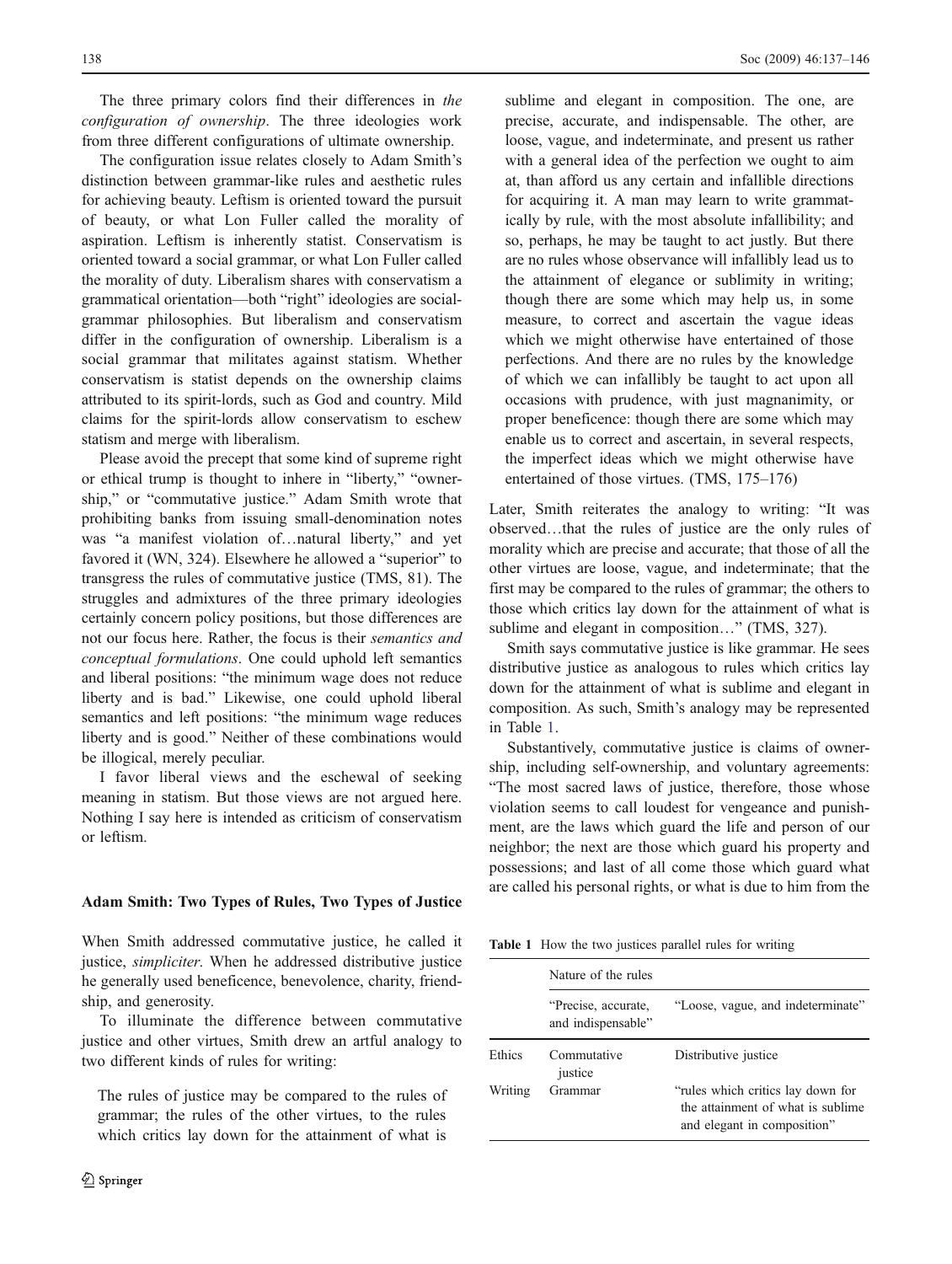promises of others" (TMS, 84). This formulation echoes Hume's [\(1751](#page-8-0), 26; [1740](#page-8-0), 526). It holds up well throughout Smith's work, and it constitutes "natural liberty." Elsewhere Smith also suggests that reputation, too, is protected by commutative justice (TMS, 82, 269; LJ, 8, 105, 121, 125, 399, 480). He says commutative justice "consists in abstaining from what is another's" (TMS 269).

Smith explained that "Mere justice is, upon most occasions, but a negative virtue": "The man who barely abstains from violating either the person, or the estate, or the reputation of his neighbors, has surely very little positive merit. He fulfils, however, all the rules of what is peculiarly called justice, and does every thing which his equals can with propriety force him to do, or which they can punish him for not doing. We may often fulfill all the rules of justice by sitting still and doing nothing" (TMS, 82).

Commutative justice is parallel to grammar, for grammar, too, is exclusively negative, in the sense that appraisal of one's grammar is little more than pointing out any grammatical mistakes. Complying with the rules of grammar, like complying with commutative justice, has little positive merit. Finally, grammar too can be fulfilled by "sitting still and doing nothing"—if a student turns in an assignment consisting of a blank sheet of paper, the teacher must concede that his grammar was flawless.

Hayek [\(1976](#page-8-0), 36) noted: "That practically all rules of just conduct are negative in the sense that they normally impose no positive duties on any one, unless he has incurred such duties by his own actions, is a feature that has again and again, as though it were a new discovery, been pointed out," and he provides a lengthy footnote containing many examples of writers hitting upon the "negative" or grammar logic of liberty.

Merely satisfying the grammar of commutative justice not only deserves little merit, but may well be blameworthy, just as blank sheet of paper fails aesthetically as composition. Distributive justice, Smith says, "consists in proper beneficence, in the becoming use of what is our own" (TMS, 269–270). Thus, Smith describes conformance to distributive justice as "becoming"—an aesthetic compliment—and identifies it with "proper beneficence," which is one among "the other virtues" that, Smith said (175, 327), had rules that are only loose, vague, and indeterminate.

## The Two Justices Clarified by Ownership

Both justices can be clarified by taking seriously the element of ownership that resides in each. Commutative justice "consists in abstaining from what is another's." Thus, it is not messing with other people's stuff.

Ownership clarifies distributive justice, too, for Smith describes it as consisting "in the becoming use of what is our own." I propose that again we think in terms of ownership, this time ownership of exhaustible resources. The resources include not only our tangible stuff, our person, and the contracted rights, but also our human capital, including our attention and energy. Distributive justice consists in our properly *distributing* our exhaustible resources.

### The Configuration of Ownership

I submit that at the heart of social justice is a particular view of the configuration of ownership. The configuration presupposed by social-justice leftists and social democrats generally is that all resources in society are ultimately owned by society, the state, the people, the polity. That presupposition is something of a taboo; it is often only implicit or inchoate. But sometimes it becomes explicit.

Good examples of works that make it explicit are The Myth of Ownership by Niam Murphy and Thomas Nagel [\(2002](#page-9-0)), and The Cost of Rights by Stephen Holmes and Cass Sunstein [\(1999](#page-8-0)). Holmes and Sunstein suggest that the polity is an encompassing social organization whose rules we all enter into "voluntarily" (210). They write: "Unless society is organized as a cooperative venture, private property cannot be created and maintained" (192). This language echoes John Rawls: "society is a cooperative venture for mutual advantage" (Rawls [1971,](#page-9-0) 4). With his construction, Rawls imagines people who "choose together, in one joint act, the principles which are to assign basic rights and duties and to determine the division of social benefits" (11). Holmes and Sunstein affirm the "deep truth" in the medieval legal notion that "only the sovereign [has] an absolute interest in land: ordinary landowners 'hold of the sovereign'" (63). In their social democratic worldview, all things are owned, fundamentally and ultimately, by the polity, and any decentralized exercise of property rights or contract is undertaken by its authorized delegation. "Private property [is] a creation of state action," "laws [enable property holders] to acquire and hold what is 'theirs'" (66, 230). One of their chapter titles sums it up: "All Rights Are Positive" (35; cf 48, 83, 116, 184, 205).

The tenant of an apartment building understands that "his" apartment is, ultimately, the property of the landlord. The employee of a company understands that "his" office, "his" desk, "his" computer are, ultimately, the property of the company. The social democrats view us as tenants of the polity. That car you drive is "yours" only in that the government delegates certain powers to you. Your property is the bundle of positive, prescriptive rights or subdominions that the government delegates to you to make use of the tangible stuff that ultimately really belong to the polity.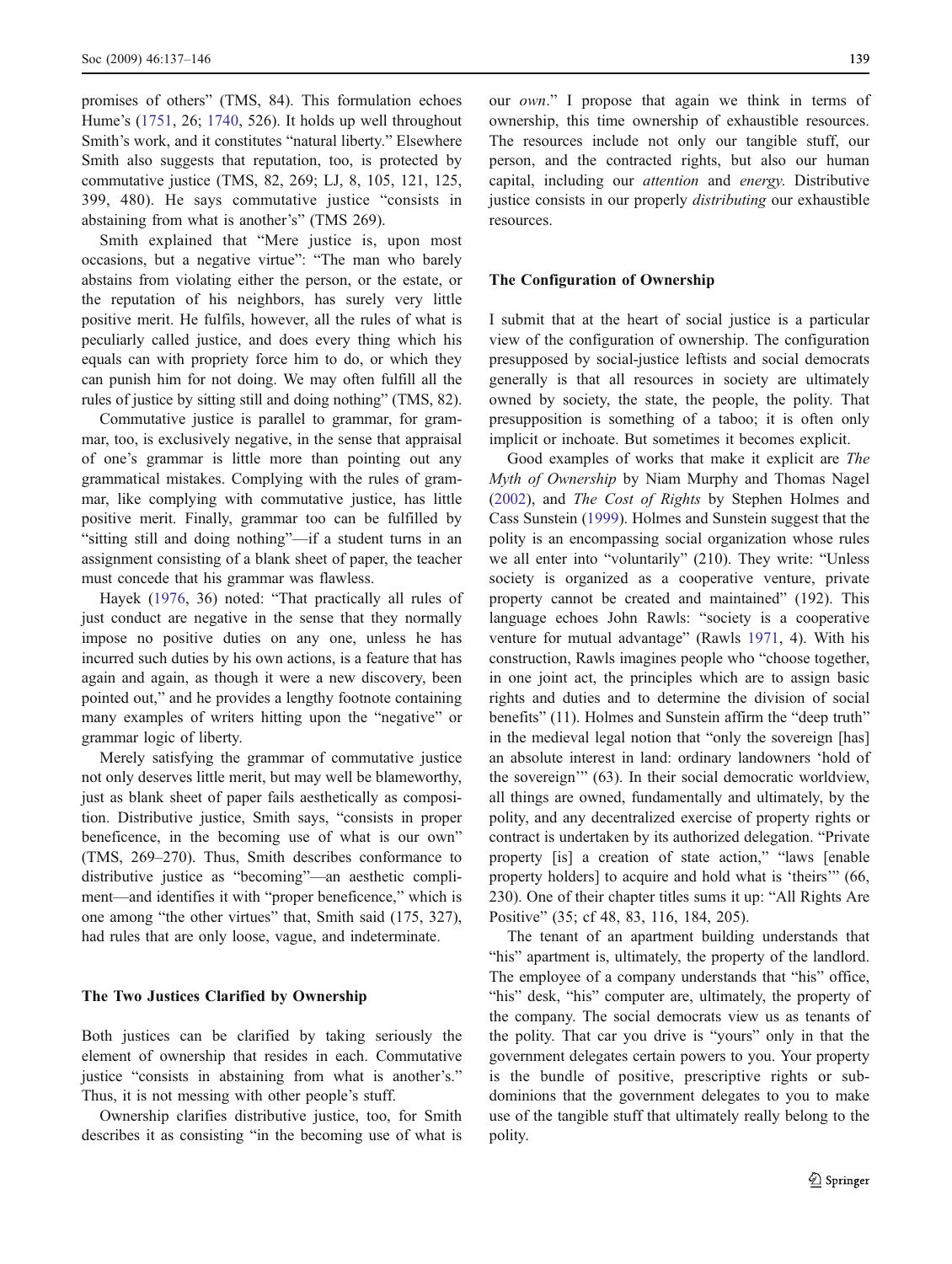The social-democratic works just noted are peculiar only in their candor. The political culture generally, or at least in academe and law, is essentially social-democratic in its tacit notions of the configuration of ownership. Legal positivism predominates in law schools. Law professors will tell you as a matter of conventional wisdom that ownership is the bundle of powers (or rights) that government accords the owner. These powers may be seen as sub-dominions which the government carves out and delegates to you.

To the social democrat, in passing a minimum-wage law, society does not restrict your liberty. Rather, it refrains from granting you the right of employing someone for less than the specified amount. It has simply refashioned the bundle of rights you hold, just as a company may set rules for interactions among employees. If you don't like the arrangement, you are free to exit the polity. There is no force, because no one has forced you to belong to the polity. The people, the state, is an encompassing overlord, and governmental bodies are the people's administrative apparatus and official means of expression.

Social justice would correspond to distributive justice only if, in understanding the phrase "the becoming use of what is our own" we read "our" in a collectivist way. Only if the set of social resources is understood as owned by the collective unit would distributive justice become social justice. In the collective sense, We own social resources, and We pursue distributive justice by the becoming use of what is Our own. That way of thinking about the matter is the essence of social justice.

#### The Spirit-Lords of Conservatism

I propose that conservatism be seen as including certain spirit-lords among the owners. These spirit-lords might be thought of as such things as God or the national spirit.

In The Conservative Mind: From Burke to Eliot, Russell Kirk presents six canons of conservative thought. The first canon begins: "Belief that a divine intent rules society as well as conscience, forging an eternal chain of right and duty which links great and obscure, living and dead. Political problems, at bottom, are religious and moral problems" [\(1960](#page-8-0), 7). He writes that "the essence of social conservatism is preservation of the ancient moral traditions of humanity" (6).

Kirk calls Edmund Burke "the greatest of modern conservative thinkers" (1). The following Kirk passages refer to Burke. They postulate an enduring divine spirit that suffuses society:

[Burke] began and ended his campaign for the conservation of society upon the grand design of piety: in his reverent eyes, the whole of earthly reality

was an expression of moral principle...In examining Burke's conservative system, therefore, it is well to commence on the lofty plane of religious belief. (Kirk [1960](#page-8-0), 30)

Revelation, reason, and an assurance beyond the senses tell us that the Author of our being exists, and that He is omniscient; and man and the state are creations of God's beneficence. This Christian orthodoxy is the kernel of Burke's philosophy. (31)

[Kirk quotes Burke:] 'the awful Author of our being is the author of our place in the order of existence; and that having disposed and marshaled us by a divine tactic, not according to our will, but according to His, He has, in and by that disposition, virtually subjected us to act the part which belongs to the part assigned to us.' (33)

'There is an order that keeps things fast in their place,' said Burke himself, penetrating to the very root of conservative instinct; 'it is made to us, and we are made to it'... $(34)$ 

[H]e says that mundane order is derived from, and remains a part of, divine order. Religion is not merely a convenient myth to keep popular appetites within bounds…(34–35)

In my scheme, it is a divine being that endures the ages. Its "own" might best be understood in terms of inherent obligations each person owes to it, as though the obligation were assumed by way of contract. Kirk writes: "This social compact is very real to Burke—not an historical compact, not a mere stock-company agreement, not even simply a juridical concept, but rather a contract that is re-affirmed in every generation, in every year and day, by every man who puts his trust in another" (59). Kirk makes clear that he (and Burke) feel that there can be no meaningful or significant sense of contract—neither in the liberal sense nor the left senses—without a kind of moral underwriting by the divine spirit (54, 119). A contract between two individuals only has moral significance because it carries with it corresponding contracts with the divine spirit.

If we have a contract with the spirit-lord, and that contract says we are not to snort cocaine, then our snorting of cocaine violates commutative justice, for it violates the contract. When the government prohibits the snorting of cocaine, it is enforcing that contract, not violating our liberty—just as laws against fraud are not a violation of our liberty.

Thus, as a matter of divine grammar, we are to obey the contract with the spirit-lord:

Burke…is emphatic that the first rule of society is obedience—obedience to God and the dispensations of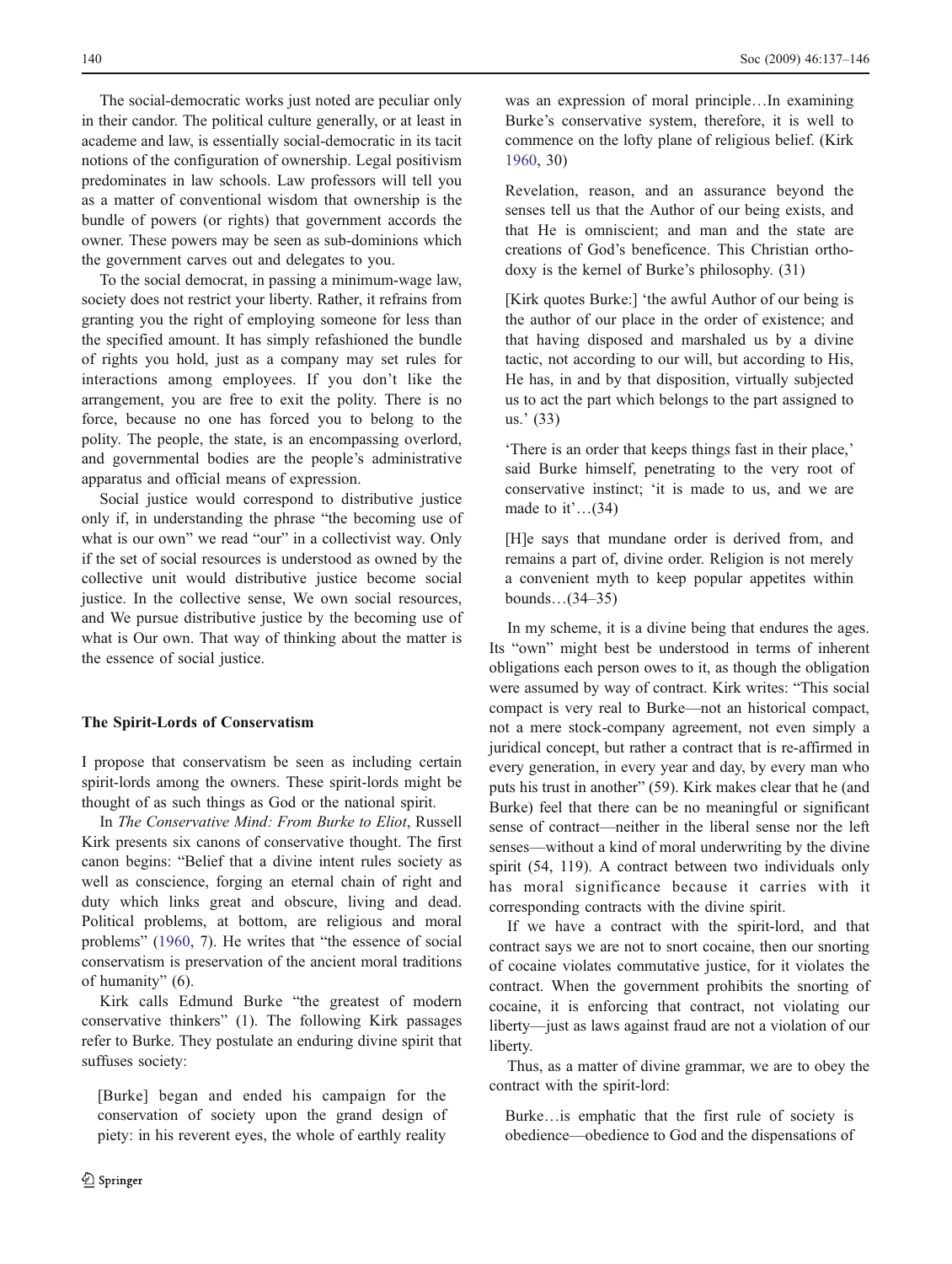<span id="page-4-0"></span>

|              | The configuration of ownership within the polity                                                                  |
|--------------|-------------------------------------------------------------------------------------------------------------------|
| Liberalism   | {Lisa's own, Bob's own, government <sub>1</sub> 's own, government <sub>2</sub> 's own,}                          |
| Leftism      | {the people's own} = {(Lisa, Bob, government <sub>1</sub> , government <sub>2</sub> ,)'s own}                     |
| Conservatism | {God's own, Patria's own, Lisa's own, Bob's own, government <sub>1</sub> 's own, government <sub>2</sub> 's own,} |

Providence, which work through natural processes. (76)

Another foundation for social principle is Burke's 'Obey the Divine design'—so one may paraphrase his concept of obedience to a natural order. By a proper regard for prescription and prejudice, we discover the means of dutiful obedience. (64).

"Prescription" is the term that Kirkians use for what liberals would call paternalistic interventions.

In the conservative grammar, although the individual must not transgress the spirit-lord's dominion, the notion of the individual's own is otherwise the same as in the liberal grammar. This liberal element of the conservative configuration of ownership is expressed in Kirk's fourth canon of conservative thought: "Persuasion that property and freedom are inseparably connected…Separate property from private possession, and liberty is erased" [\(1960](#page-8-0), 7–8). Thus both conservatives and liberals recoil at the left's configuration involving "the people" as overlord. In juxtaposing conservatism and liberalism, there is another factor that deserves mention, namely an ambiguity in ranking two reforms in terms of liberty. Ambiguity arises from possible disagreement between a ranking that looks only at direct liberty and a ranking that looks at overall liberty—a distinction developed in Klein and Clark ([2008](#page-9-0)). The more pervasive the disagreement between direct and overall liberty, the less grammatical is the liberty principle. Conservatives find more disagreement between direct and overall liberty than do liberals. This impasse between conservatives and liberals might relate to the configuration distinctions offered here. I think that conservatives overestimate the disagreement between direct and overall liberty, and I suspect that the causes of their doing so relate to their relative piety toward the spirit-lords. That is, I suspect that their piety toward the spirit-lords arrests their understanding of politics, economics, and cultural ecology.

## The Three Configurations of Ownership

In Table 2 I represent the citizens of the polity as Lisa, Bob,…

Governments—city, state, county, national—are owners of properties such as streets, parks, buildings, etc. These are represented as government<sub>1</sub>, government<sub>2</sub>,...

I represent the spirit-lords as God and Patria.

When the law controls Lisa's own in a way that is not a protection of God's, Patria's, Bob's, or government $<sub>1</sub>$ 's own,</sub> conservatism calls it coercion. That statement would not hold for leftism. The meaning of the configurations is illustrated by applying them to some concrete examples in Table 3.

For the cocaine ban, Table 3 presupposes that the conservative view holds that cocaine use is a violation of God/Patria's own. If, instead, we presuppose that the conservative view holds otherwise, then the cocaine ban is deemed a reduction in liberty. The example shows how the conservative configuration becomes isomorphic to the liberal configuration if the spirit-lords' own are reduced to nothing. That kind of conservative-libertarian view is represented by Frank Meyer ([1996](#page-9-0)), who upheld that policies like drug prohibition trenched on liberty, and he tended to oppose them. But other conservatives, such as Russell Kirk or Brent Bozell (see selections in Carey [1998\)](#page-8-0),

|              | Federal minimum wage law                                                                                                                                                                                                                            | Federal ban on cocaine                                                                                                                                                                                                                                     |
|--------------|-----------------------------------------------------------------------------------------------------------------------------------------------------------------------------------------------------------------------------------------------------|------------------------------------------------------------------------------------------------------------------------------------------------------------------------------------------------------------------------------------------------------------|
| Liberalism   | The law reduces liberty, as it violates the liberty of non-<br>violators (employers). It aggresses on Lisa's own,                                                                                                                                   | The law reduces liberty, as it violates the liberty of non-<br>violators. It aggresses on Lisa's own,                                                                                                                                                      |
| Leftism      | The law does not reduce liberty, as it does not violate anyone's<br>own.                                                                                                                                                                            | The law does not reduce liberty, as it does not violate anyone's<br>own.                                                                                                                                                                                   |
| Conservatism | The law reduces liberty, as it violates the liberty of non-<br>violators. (In the absence of a minimum wage, <i>employing</i><br>people at low wages does not violate God's own or Patria's<br><i>own.</i> ) Thus, the law aggresses on Lisa's own, | The law augments liberty, as it does not violate the liberty of<br>non-violators and it prevents violations of commutative<br><i>justice</i> . Even in the absence of such laws, <i>engaging in</i><br>cocaine use violates God's own and/or Patria's own. |

Table 3 Configurations of ownership applied to concrete examples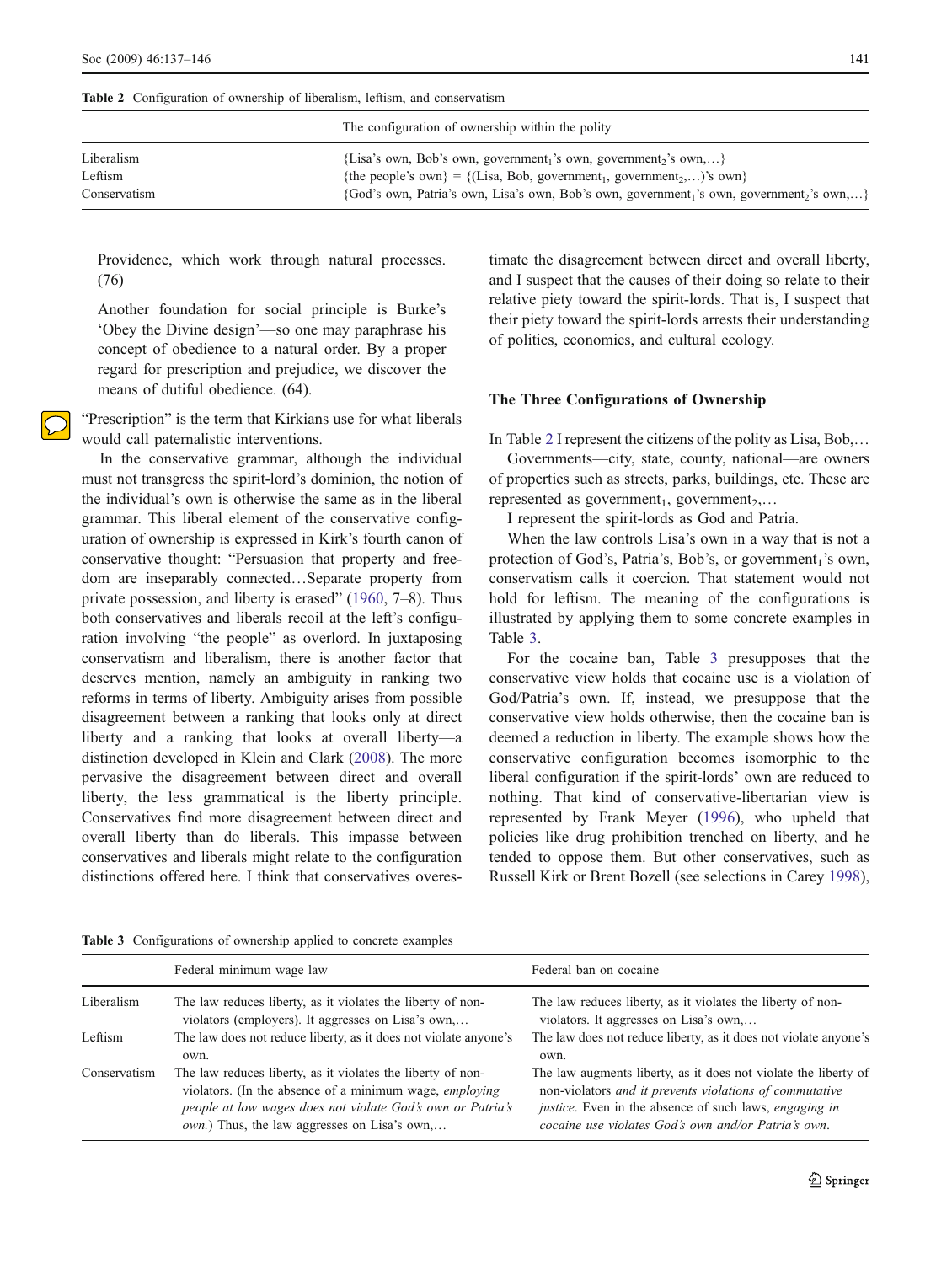would tend to see cocaine use as a sort of violation of a spirit-lord, and hence might not call the ban a reduction in liberty, just as a liberal does not call a ban on murder a reduction in liberty.

The variation among conservatives indicates precisely the problem of trying to achieve a grammar when certain owners, God and Patria, have ownership in properties and contracted claims that are intangible and ethereal. Lacking tangibility, the claims in question and the imputed exclusive dominions are terribly vague. By contrast, the ownership and contractual claims imputed to Lisa and Bob are based on tangibles and focal voluntary interactions (Friedman [1994](#page-8-0)). The liberal configuration consists of a set of reasonably clear and self-enforcing focal-points. Not so for the spirit-lords. The conservatives want to have a grammar, but they have a very hard time determining whether a word is a noun or a verb—or even whether a group of letters is a word. Did Bill Buckley violate his contract with God when he got stoned? Frank Meyer sought to avoid this problem by essentially taking the spirit-lords out of the configuration of ownership. But the statist conservatives cannot escape the problem, and their sense of grammar suffers accordingly.

Table [3](#page-4-0) presupposes that the left would not regard the minimum wage and the cocaine ban as unconstitutional. Otherwise, they would be reductions in liberty. For the left, liberty does have meaning. It lies in the sub-dominions carved out of the polity's super-dominion. The carvings made by the super level must be respected by lower levels. The constitution must be respected by Congress. Likewise, if local censorship laws transgress the dominions prescribed by the first amendment, they are deemed reductions in liberty. That's why, for the left, the question of liberty consists of issues of civil liberties.

One might object to the basic distinction I make between configurations left and conservative. One might say that any left configuration in terms of

 $\{(\text{Lisa}, \text{Bob}, \text{government}_1, \ldots) \text{'s own}\}$ 

can be reformulated in terms of

{God's own, Patria's own, Lisa's own, government<sub>1</sub>'s own, ...}

and vice versa, showing that there is no substantive difference between the schemes left and conservative. That is, one could object that, by such isomorphism, the schemes left and conservative reduce to sameness. I think the point about abstract isomorphism is probably correct. But such isomorphism between left and conservative does not undo the distinction or its importance. A scheme of configuration, left or conservative, is a matter of culture. It is a scheme by which configuration is understood, if only tacitly. Such cultural embeddedness affects how people conceive of the implied rights, and such conception will affect which configurations are sought and come to be. Thomas Schelling's book The Strategy of Conflict is hailed for seminal ideas of coordination problem, focal point, commitment, promise, threat, and so on. But the masterwork's main point is that the purely formal structure of a situation cannot capture all that might matter to the actual human players, that culture, context, and labeling make for focalness and can make all the difference: "But we must rule out a possible axiom that might seem to be suggested by analogy with other game theories, namely, that (to use the term of Luce and Raiffa) the 'labeling' of rows, columns, and players should make no difference to the outcome. It is precisely because strategies are 'labeled' in some sense [DK: for example, in terms of the people's own or in terms of Patria's own]—that is, have symbolic or connotative characteristics that transcend the mathematical structure of the game—that players can rise above sheer chance and 'win' these games…" (Schelling [1960,](#page-9-0) 95–96; see generally 65–118).

Political discourse and public policy entail great and pervasive elements of mutual coordination. In a sense, culture is nothing but schemes of focal points. Even though any given left configuration might, in an abstract way, translate to a corresponding conservative configuration, that does not mean that there is no substantive difference, no importance, to whether it is understood one way or the other.

The three configurations elucidate why liberalism is often tagged as "atomistic." Indeed, the liberal configuration of ownership—and *only* the liberal configuration—is atomistic—or individualistic. That atomism is routinely used to tag liberal sensibilities as atomistic, but that maneuver usually lacks legitimacy. Liberal sensibilities see man's inherent sociability—per Smith and Hayek and see social processes as a skein of mutualities. Liberalism privileges neither the conservative spirit-lords nor the social democratic We, nor any other holisms, as a cultural force and source of meaning. But the warrant for the "atomistic" configuration of ownership is, arguably, as anti-atomistic as the respective warrants for the nonatomistic configurations. The warrants lie in the morality of aspiration, which cannot be atomistic.

#### Juxtaposing Left and Conservative

The left sees a circle encompassing the members of the polity at a point in time. As Tocqueville ([1969,](#page-9-0) 693–694) observed, democracy allows citizens to feel that they are above the government and yet subservient to and a part of a larger entity. Universal sufferage is vital to the notion of popular sovereignty. The people then own the resources of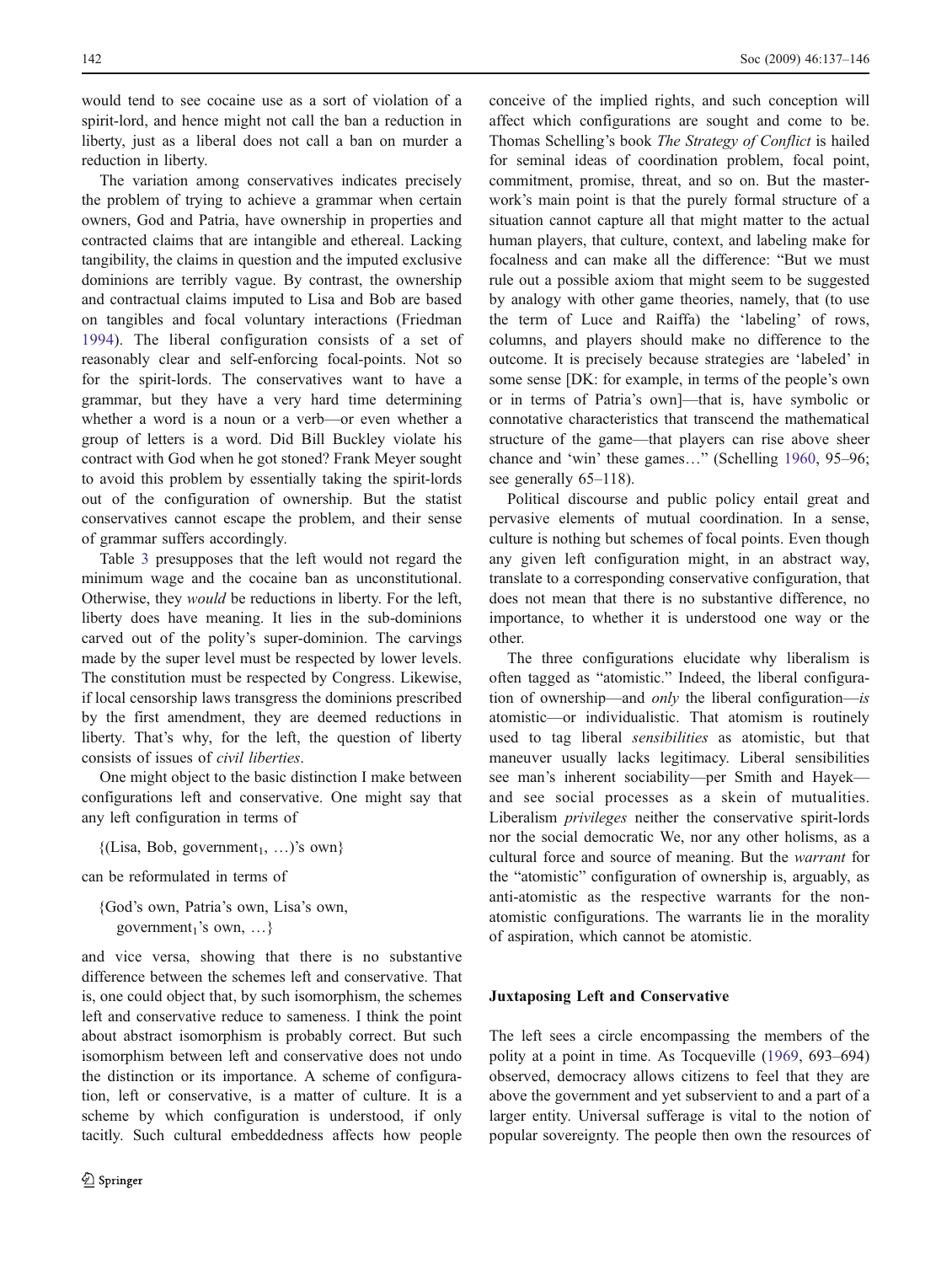the polity, and politics becomes distributive justice making a becoming use of what is their collective own. Leftism is fundamentally an aesthetic political pursuit, a morality of aspiration, working with loose, vague, and indeterminate rules, not a grammar. Acting together toward common ends and commonly experiencing the narrative make for an approximation of common knowledge (Chwe [2001](#page-8-0)), an imagined mutual coordination of sentiment, and an imagined community in the life moment. Part of the penchant is a yearning for sentiment to encompass all the people, at least in the imagination—what I have elsewhere termed "the people's romance" (Klein [2005](#page-8-0)). Thus, the impetus to pursue collectively goal X is not so much the achieving of X as the collective doings supposedly done to achieve X. The penchant for encompassing sentiment by way of collective endeavor may well have origins in the evolutionary environment (Hayek [1978](#page-8-0), [1988\)](#page-8-0). The great endeavor and project of social democracy is the advancement of "equality," "equal opportunity," and "social justice." The left is a politics of hope, of progress, of deliverance, of renewal. Its leaders are liberators—in the sense of liberating Us, the people, from traditional inhibitions and constraints, to exercise our collective will. Russel Kirk describes the tenets of radicalism at the end of the eighteenth century: "The aim of the reformer, moral and political, is emancipation—liberation from old creeds, old oaths, old establishments; the man of the future is to rejoice in pure liberty, unlimited democracy, self-governing, selfsatisfying. Political power is the most efficacious instrument of reform…" [\(1960](#page-8-0), 29–30).

Where leftism finds meaning horizontally in the grand union during the life moment, conservatism finds meaning vertically in great and divine things descending through the ages, in the spirit-lords God and Patria. Edmund Burke is quoted by Kirk: "The reason first why we do admire those things which are greatest, and second those things which are ancientest, is because the one are the least distant from the infinite substance, the other from the infinite continuance, of God" (Burke quoted by Kirk [1960](#page-8-0), 40–41). The books Imagined Communities by Benedict Anderson and The Invention of Tradition edited by Eric Hobsbawm and Terence Ranger ([1983\)](#page-8-0) offer incisive left-leaning analyses of how, around the world, imagined national communities arose partly from administrative relations with external powers, partly from technological developments promulgating a national language, and by the inculcation and propagation of symbols, rituals, and cultural artifacts of a supposed national tradition. These authors tell of an imagined ancestral spirit-lord that endures through time and serves as medium by which we are bound together. Leaders of conservative politics pretend to be personifications of the spirit-lord, symbols of its character, and protectors of its way of life.

In *Moral Politics*, the social-democratic political psychologist George Lakoff says that meaning in politics organizes itself by metaphors of family-based moralities [\(2002](#page-9-0), 331). He sees conservative politics as based on a "strict father morality," within which we can see the instructor and enforcer of the proper social grammar. He sees left politics (he calls it "liberal") as the "nurturant parent morality," which more emphasizes empathy, compassion, and fair distribution —virtues Adam Smith associated with distributive justice, or the becoming use of our own social resources.

It is commonly pointed out that conservatism tends toward nationalism, while, at least by comparison, leftism tends towards internationalism. The connotations nicely fit the configurations offered here. Conservatism sees its national traditions as especially sacred. It is committed to them as ancient patrimony, and feels both obliged and justified in a nationalist prejudice. It instinctively presupposes a specialness or superiority in its Patria.

Meanwhile, Kirk notes that "radicals unite in detesting Burke's description of the state as a divinely ordained moral essence, a spiritual union of the dead, the living, and those yet unborn" [\(1960](#page-8-0), 9). The left, by contrast, is a lateral association within the polity during the life moment. It is not superstitious and prejudicial about peculiar ancient traditions. It finds its meaning in the narrative and romance of this life's experience. It understands that the yearning for the people's romance is a general human yearning, not special to this particular people. Our people's romance is our roller-coaster ride, basically no different than other people's roller-coasters. The polity is a necessary device to delimit "the people" and define the requisite span of the experience and the sentiment, but it does not begrudge other peoples in other polities the same human yearnings. In fact, the chief downfall of the left's internationalism is their defining collective project, the welfare state, as it makes it very difficult to be welcoming to immigrants. In discussing immigration from Mexico, Paul Krugman, for example, demonstrates fascinating contortions to hold on to both the people's romance and a purported concern for poor people. (For a critical analysis of Krugman on immigration, see Klein with Barlett [2008](#page-8-0), 121–123.)

Table [4](#page-7-0) presents a scheme of statist penchants and includes distinctions between left and conservative. It mentions several of the ideas touched on here, as well as a few others I've been thinking about.

## The Warrant and Limits of Grammar

The grammar of natural liberty is, as such thing go, precise and accurate, to use Smith's adjectives. The warrant for it, however, is not precise and accurate. The warrant is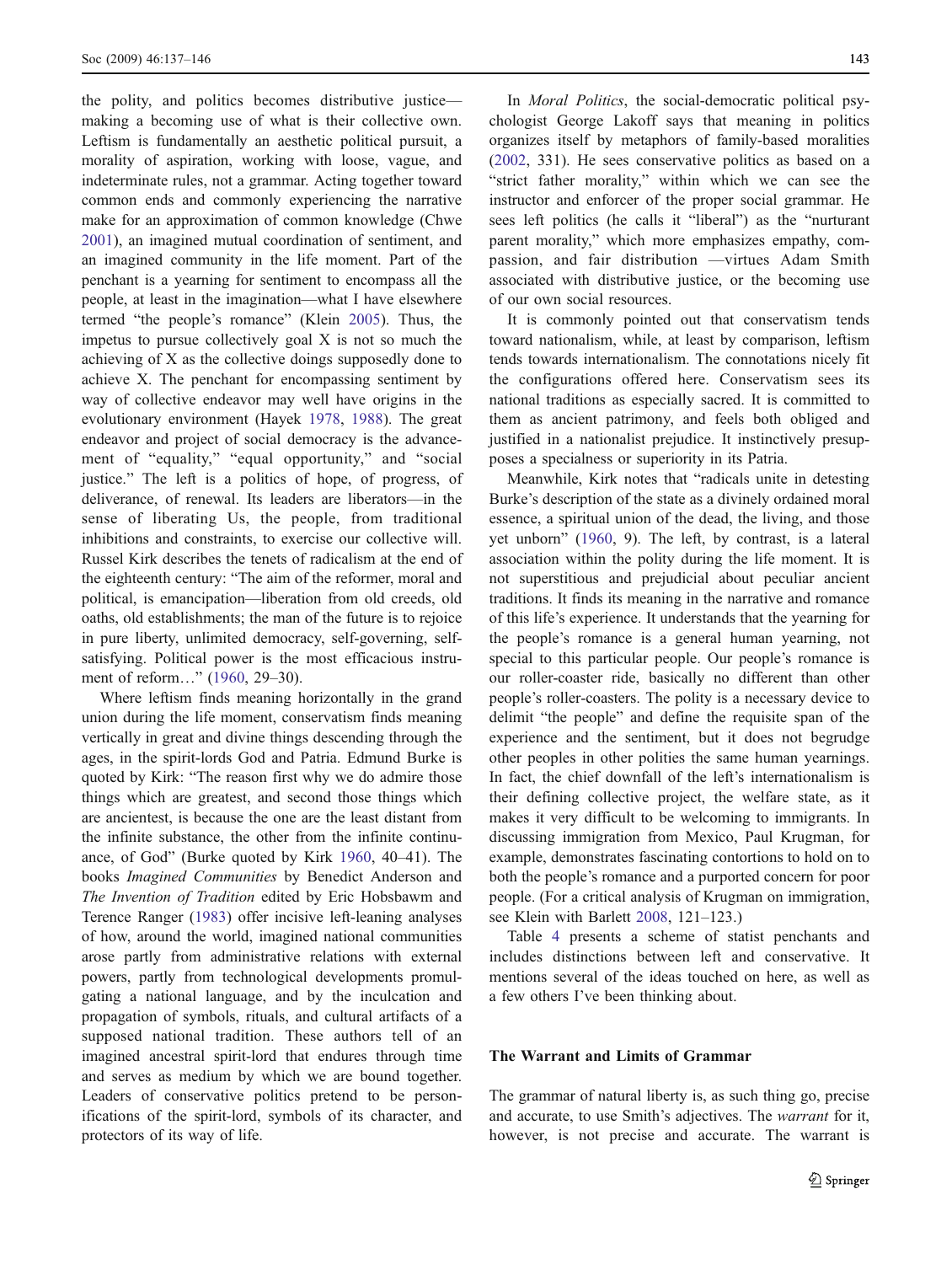<span id="page-7-0"></span>

| Strata            | <b>Statist Penchants</b>                                                                                                                                                                                                                                                                                     |            |                                                                               |  |
|-------------------|--------------------------------------------------------------------------------------------------------------------------------------------------------------------------------------------------------------------------------------------------------------------------------------------------------------|------------|-------------------------------------------------------------------------------|--|
| High-             | Governing-set mentality: high and looking up<br>Self-exaltation, among the elites, close to the "alpha male"<br>Left<br>Makers, transformers,<br>liberators, deliverers<br>Managerial mentality and Parental attitudes: high and looking                                                                     |            | Conservative<br>Personifications,<br>symbols, protectors of<br>way of life    |  |
| strata            | down<br>Pretense of knowledge<br>$\bullet$<br>Parentalism and bogus compassion<br>$\bullet$<br>"Nuturant" Parent<br>Caring toward development                                                                                                                                                                |            | <b>Strict Father</b><br>Enforcing the conservative<br>grammar                 |  |
| $A$ ll-<br>strata | The people's<br>romance: State as<br>project, endeavor,<br>drama, narrative<br>("progressive,"<br>hope)<br>The major soc-dem<br>project: "equality,"<br>"equal opp.,"<br>"social justice."                                                                                                                   | Conformism | Common way of life,<br>tradition; social<br>grammar (conservative,<br>faith). |  |
| Low-<br>strata    | Validation, government as phantom lord, submission, relinquishment<br>of critical thinking at deep levels, sanctimony.<br><b>Reverence</b> of powerful/famous beings, kowtowing-obsequiousness-<br>fawning-servility.<br>Envy, resentment<br>On left: Identity politics as participation in political power. |            |                                                                               |  |

aesthetic—loose, vague, and indeterminate—a realm that Smith, in one spot, associated with Platonic justice (TMS, 270). That realm provides the warrant, also, for the exceptions one would make to adherence to the grammar.

All three major ideologies affirm the liberal grammar in an important sense: They all insist that Smith's commutative justice be upheld in private-to-private interaction. Aside from those who drive loud Harley-Davidsons and a few others, only the government gets to violate natural liberty. In that respect we live in liberal polities.

But as concerns government action, the dominant character of the "liberal democracies" is social democracy. All the actually existing parties are admixtures of the three ideologies, but since the so-called progressive era and the collapse of classical liberalism and its semantics, the times have increasingly become social democratic. The mythos of universal democracy—government is Us, the polity is Ours, and We are free in so far as we may exercise our democratic rights—has steadily advanced and fundamentally changed how people see politics and government. The social democratic ethos has undone the public understanding of Smith's idea of liberty. It has disposed of liberty as a guiding political principle. The liberal lexicon was subverted during the progressive era and died in the 1930s. Now the cultural institutions, particularly academe and law, are solidly social democratic. The presumption is given to the status quo, not to natural liberty. Even "conservative" parties today, such as the Republican Party, are highly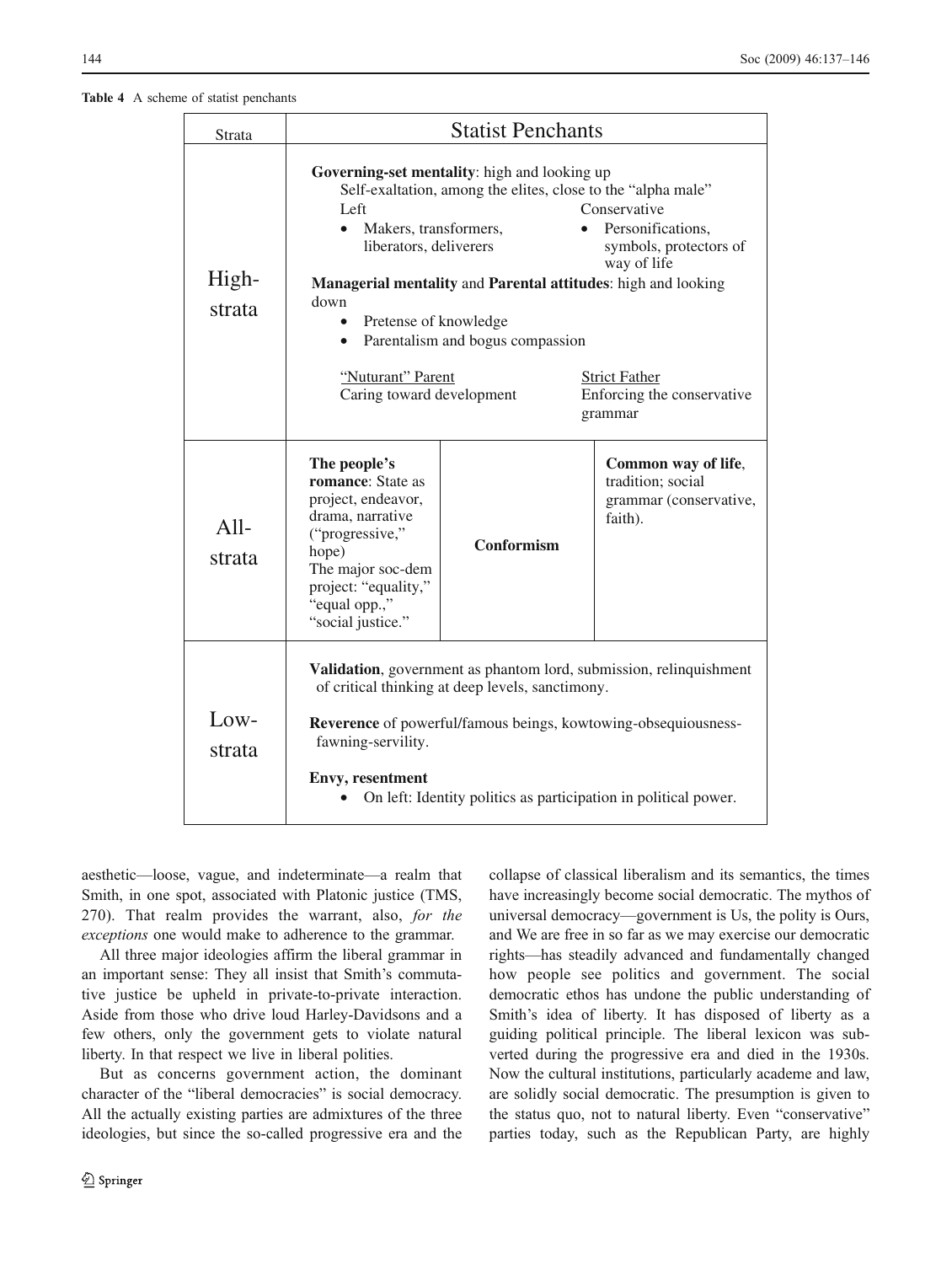<span id="page-8-0"></span>social democratic in character, appeal, and tactics. They are conservative only in a relative sense.

It is probably natural for people to look for meaning in things that are powerful and permanent, so it is probably natural for people to look to government for meaning, for validation. But in addition to whatever is natural, the cultural institutions inculcate statist paths to meaning and validation. The public schools, academe, much of the major media, and the government itself tell Lisa and Bob, starting in grade school, that politics and government are a major source of whatever meaning they can find in their lives.

Liberalism offers meaning to liberal intellectuals and ideologues, such as me. As a community, such liberals pursue the related causes of negotiating with statism and cultivating a liberal subculture, and, as an individual, each pursues his own aesthetic adventures within those causes. Liberalism, for us, is a great and relatively permanent cause worth belonging to and serving.

For the masses, however, liberalism does not, itself, offer a basis for meaning. It does not make for mass political meaning. That is why it could not withstand the democratic tide that came in around 1890 and still engulfs us. That liberal principles cannot give wings to national spirit and the people's romance was recognized by J. G. Fichte, an early rabble-rouser for German versions of those things. In his Addresses to the German Nation in 1808 he said: "What spirit has an undisputed right to summon and to order everyone concerned, whether he himself be willing or not, and to compel anyone who resists, to risk everything including his life? Not the spirit of the peaceful citizen's love for the constitution and the laws, but the devouring flame of higher patriotism, which embraces the nation as the vesture of the eternal" ([1808] 1968, 120, see also 125– 126).

It is sometimes suggested that liberalism can provide mass political meaning by making the presumption of liberty itself a political ideal with which the people can identify. Thus, our American patriotism is a commitment and devotion to liberty; our American Patria is a liberal spirit.

This view and hope never had much validity, and now has even less. It has never been proper to view liberalism as peculiarly American—Adam Smith never stepped foot in America. During the days when "liberalism" was still liberalism, America was an intellectual backwater. Any thought of liberalism serving as a basis for American pride and patriotism today is misguided. Liberalism ultimately invokes Adam Smith's "universal benevolence," wary of national prejudice. Liberalism is non-nationalist as well as anti-statist.

Liberalism's understandings, its configuration of ownership, its semantics, are today mortifying to practical politics. The major parties and the major media tacitly conspire to keep them out of the public mind. The conventional "liberal v. conservative" framework is a society-wide groupthink that protects taboos and shuts out the view that we live in a polity of wholesale coercions.

Surely, there are in all people, and perhaps more so in Americans, certain bents toward natural liberty and suspicion and distrust of politics. But those bents cannot go far in making mass political meaning. Liberalism is bound to remain a rather intellectual affair, as its warrants are exceptionally intellectual. Justification for an ideology must come down to answering and satisfying the human yearning for meaning. Liberals must confess that their philosophy doesn't deliver meaning by way of government and politics. However, they have strong, if subtle, grounds for claiming, with Adam Smith, that liberalism is a good platform for the spontaneous development and sustenance of diverse non-political sources of meaning. Finally, in pointing out the unintended consequences—moral, cultural, and material—of the resort to statism for meaning, both left and conservative, liberals may negotiate the meaning of statist politics.

# Further Reading

- Anderson, B. 1991. Imagined communities. London: Verso.
- Carey, G. W. 1998. Freedom and virtue: The conservative/libertarian debate. Wilmington: Intercollegiate Studies Institute.
- Chwe, M. S.-Y. 2001. Rational ritual: Culture, coordination, and common knowledge. Princeton: Princeton University Press.
- Fichte, J. G. 1968 [1808]. In G. A. Kelly (Ed.), Addresses to the German nation. New York: Harper Torchbook.
- Friedman, D. D. 1994. A positive account of property rights. Social Philosophy and Policy, 11(2), 1-16 Summer.
- Fuller, L. 1969. The morality of law. New Haven: Yale University Press.
- Hayek, F. A. 1976. The mirage of social justice. Vol. 2 of law, legislation and libert. Chicago: University of Chicago Press.
- Hayek, F. A. 1978. The atavism of social justice. In New studies in philosophy, politics, economics and the history of ideas (pp. 57– 68). Chicago: University of Chicago Press.
- Hayek, F. A. 1979. The political order of a free people. Vol. 3 of law, legislation and liberty. Chicago: University of Chicago Press.
- Hayek, F. A. 1988. The fatal conceit: The errors of socialism. Chicago: University of Chicago Press.
- Hobsbawm, E., & Ranger, T. 1983. The invention of tradition. New York: Cambridge University Press.
- Holmes, S., & Sunstein, C. R. 1999. The cost of rights. New York: Norton.
- Hume, D. 1740. A treatise of human nature. Oxford: Oxford University Press 1978.
- Hume, D. 1751. An inquiry concerning the principles of morals. New York: Bobbs-Merrill 1957.
- Kirk, R. 1960. The conservative mind: From Burke to Eliot. Rev. ed. Chicago: Henry Regnery.
- Klein, D. B. 2005. The people's romance: Why people love government (as much as they do). Independent Review, 10(1), 5–37.
- Klein, D. B., & Barlett, H. 2008. Left out: A critique of Paul Krugman based on a comprehensive account of his New York Times Columns, 1997 through 2006. Econ Journal Watch, 5(1), 109– 133.